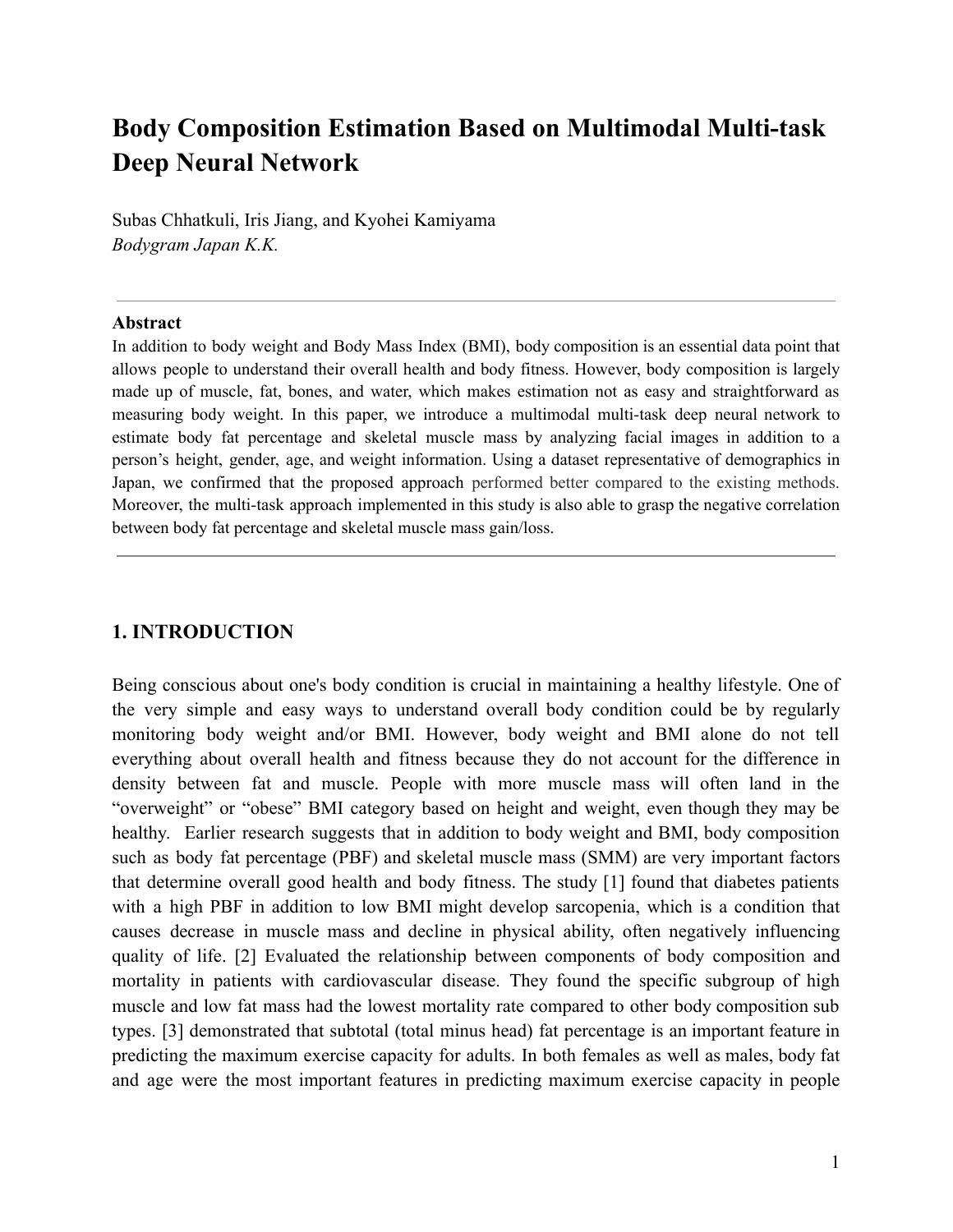over the age of 40 with diabetes. Moreover, studies have shown that increased muscle mass increases skeletal muscle glucose uptake and improves insulin sensitivity [4].

There has also been research to systematically examine the relationship between body size, body shape, age, and SMM. [5] found that body weight, height, waist circumference, and age alone and in combination were significantly correlated with SMM (all,  $p < 0.001$ ).

Apart from body shapes and sizes, BMI and PBF are shown in our faces too. Individuals with lower body fat proportion have a more angular face with relatively narrower cheeks and a pointed chin [6]. Authors [7] performed curve-fitting along lower facial geometry and examined the correlation between fitting parameters and body composition. They found that the fitting parameters were highly correlated with BMI and PBF  $(R2 > 0.72)$ .

Even though PBF and SMM are very important indicators of one's health, measuring them is not as easy as measuring body weight or BMI. Dual Energy X-ray Absorptiometry (DEXA), is very accurate and precise to measure body fat, however it is not cheap and not possible to use at home. Likewise, body composition scales like Inbody, Tanita, and Omron can be used to measure PBF and SMM but these devices are not cheap to buy for home use. Many home-use digital scales offer body fat measurements but are largely inaccurate with one study showing absolute errors of 2.2 - 4.4kg of fat mass [10].

With that in mind, we have developed a method to measure PBF and SMM that can be deployed on a smartphone. Leveraging the power of deep neural networks, we devised a very efficient and highly accurate way of measuring PBF and SMM by analyzing facial images and a person's height, gender, age, weight information. The measurement can be done in a natural background environment irrespective of whether the person is indoor or outdoor.

# **2. MATERIALS AND METHOD**

# **2.1 Data acquisition**

We collected data in Japan of over 1,500 people of different ages with varying body weights and heights. For the body composition data collection, we used an InBody 270 Body Composition Analyzer [\(https://inbodyusa.com/\)](https://inbodyusa.com/). In addition to body composition we also recorded height, gender, age, and body weight of each individual that we scanned. During data acquisition, we also took a fully clothed front and side picture of each subject.

Our data consists of predominantly Japanese people (97%), and demographic bias is reflected in the distributions seen in Figure 1. It is important to account for biases in the dataset as conclusions may not necessarily be generalizable. Our dataset has an almost equal distribution between male and female, 51% and 49% respectively. Figure 1a shows that age ranges from a minimum of 7 years to a maximum of 84 years. The mean and standard deviation of age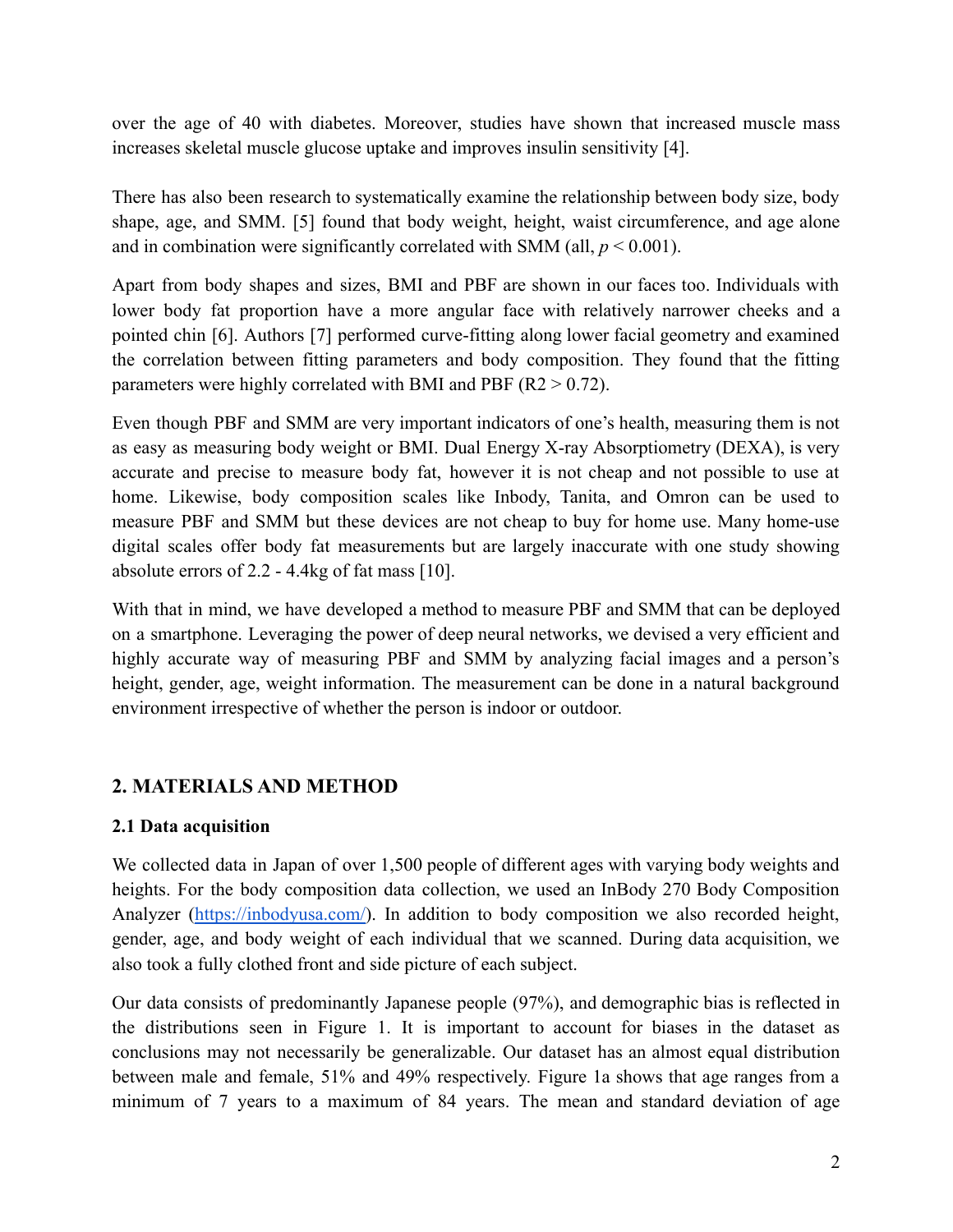distribution in our data set is 40.4 years and 12.9 year respectively. Figure 1b shows the distribution of heights, with a mean of 165.4cm and standard deviation of 9.7cm. Figure 1c shows that body weight ranged from a minimum of 18.7kg to a maximum of 141.8kg with mean weight of 63.25kg and standard deviation of 15.9kg.Figure 1d and 1e shows the distribution of SMM and PBF in our data set. The mean values of SMM and PBF are 25.8kg and 25.2% respectively. Likewise, the standard deviation of SMM and PBF were 6.5kg and 8.2%.

Note that normal distribution graphs in this analysis will occasionally have two peaks, which represent the offset between men and women in the dataset.



Figure 1: Dataset distributions for (a) Age, (b) Height, (c) Weight, (d) SMM, and (e) PBF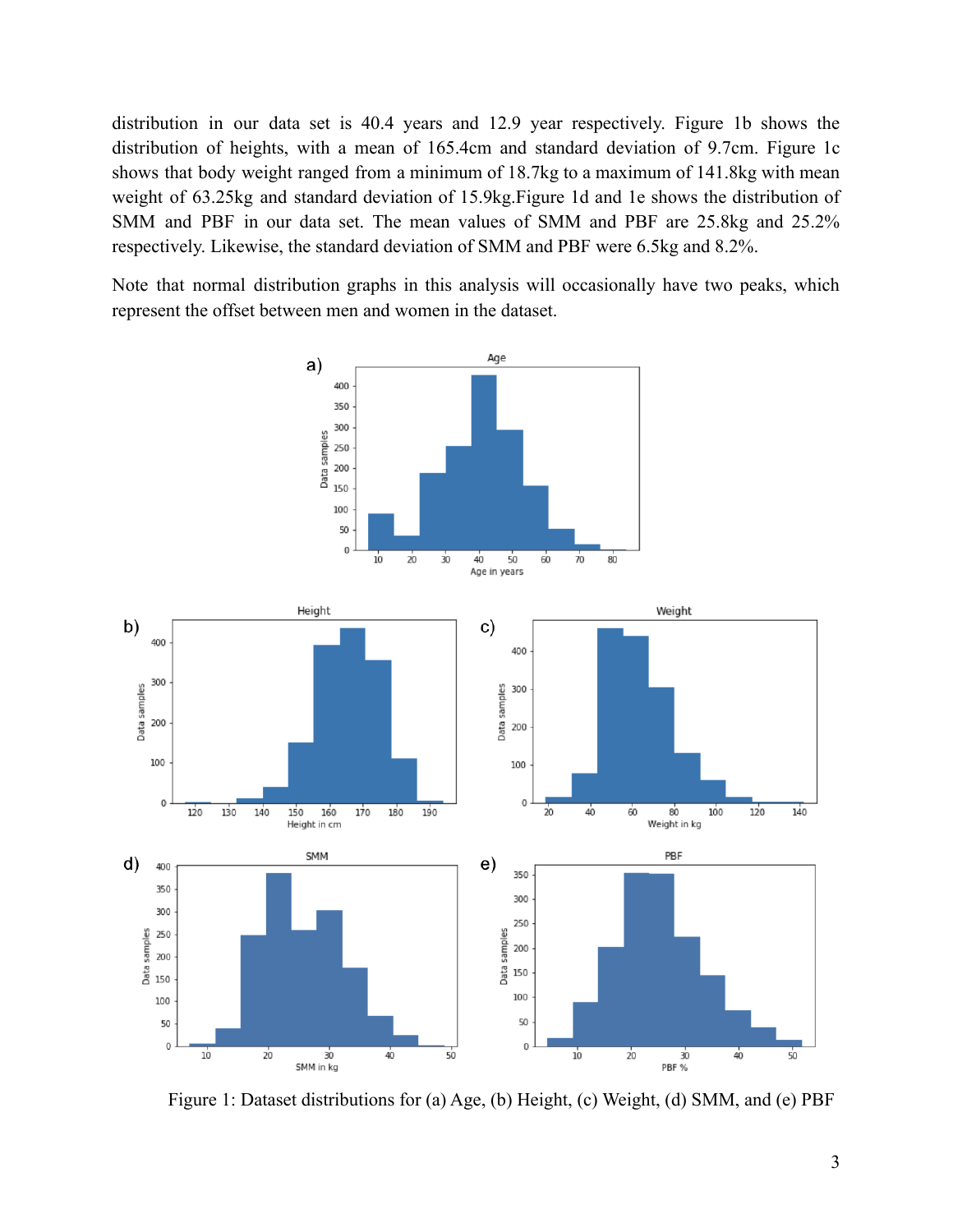#### **2.2 Statistical analysis**



Figure 2: Plot of SMM Vs. body weight (left) and plot of PBF Vs. body weight (right). Here the color in the scatter plot represents age group (i.e. "30" represents people ages 30-39).

On top of the deep neural network based analysis, we also performed a simple statistical analysis. Figure 2 (left) shows a scatter plot of SMM vs body weight and Figure 2 (right) shows a scatter plot of PBF vs body weight. Here, the scatter plots were colored by the age group. From the figure we can confirm a strong correlation between body weight and SMM. Moreover, we can see an interesting trend of more deviation in SMM as the body weight increases (Figure 2, left), suggesting the weaking linear relationship between SMM and body weight as body weight increases. The scatter plot (Figure 2, right) shows some overall trend between body weight and PBF, however the linear relationship between body weight and PBF is not as strong as that between the body weight and SMM.

To objectively quantify the relationship between known body measurement data with SMM and PBF, we performed Pearson's correlation analysis (Figure 3). As seen in Figure 3, The maximum linear correlation of SMM is with body weight (Pearson's correlation  $= 0.86$ ) and then with height (Pearson's correlation = 0.84). As discussed above, linear correlation between body weight and PBF is lower compared to body weight and SMM. Pearson's correlation coefficient between body weight and PBF was just 0.39.

Moreover, we found that PBF are slightly negatively correlated with SMM (Pearson's correlation coefficient = -0.1). Moreover, males are associated with higher SMM (Pearson's correlation coefficient =  $0.7$ ) whereas females are associated with higher PBF (Pearson's correlation coefficient =  $0.36$ ).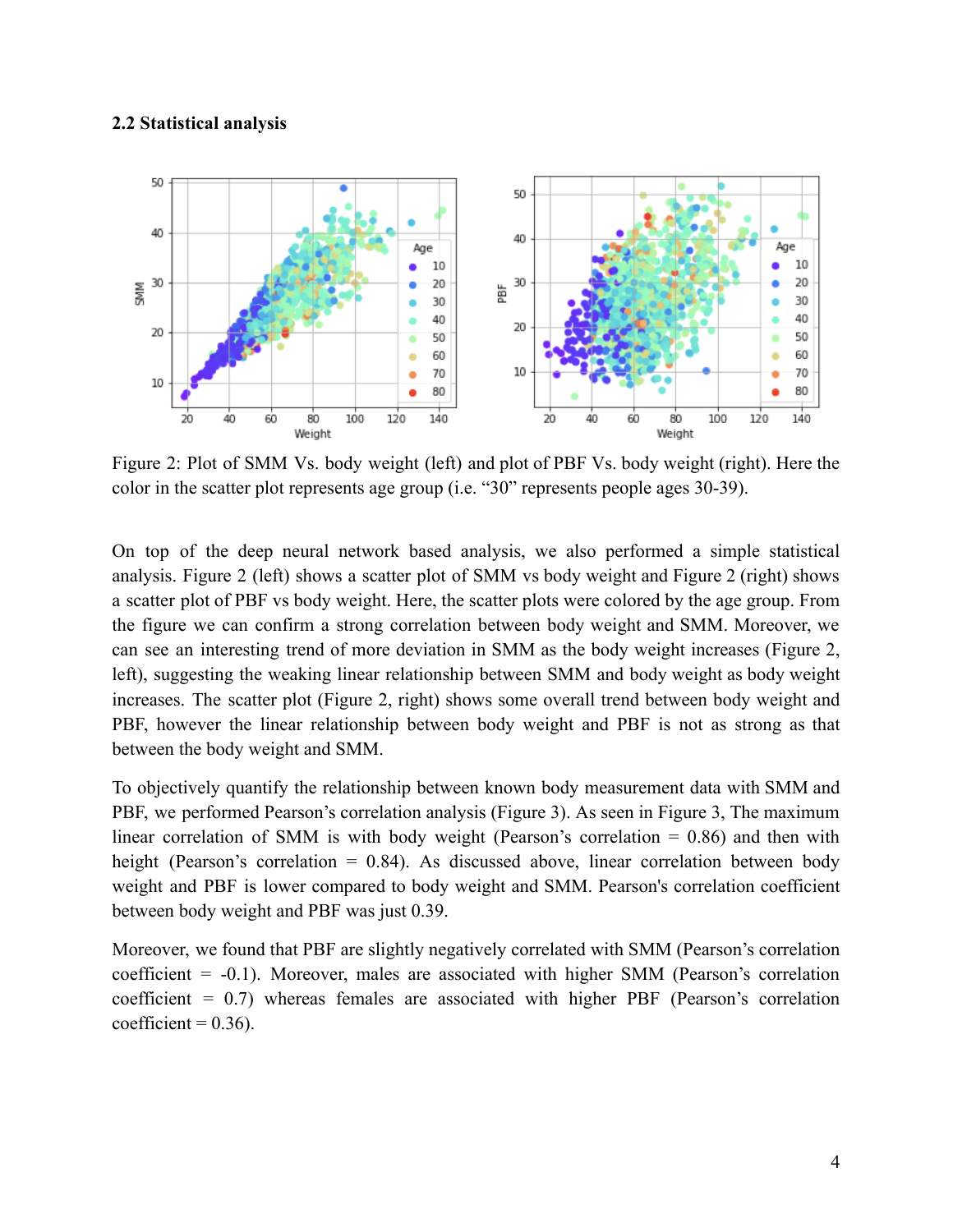| Race $-1$        |                       |              |                              |              |              | $-0.1$ $-0.047$ $0.041$ $-0.06$ $-0.087$ 0.032 |              |
|------------------|-----------------------|--------------|------------------------------|--------------|--------------|------------------------------------------------|--------------|
| Height $-0.1$    |                       | $\mathbf{1}$ | 0.55                         | 0.2          | 0.65         | 0.84                                           | $-0.23$      |
| Gender - - 0.047 |                       | 0.55         | $\mathbf{1}$                 | $-0.03$      | 0.47         | 0.7                                            | $-0.36$      |
|                  | $Age - 0.041 0.2$     |              | $-0.03$                      | $\mathbf{1}$ | 0.32         | 0.23                                           | 0.25         |
| Weight $-0.06$   |                       |              | $0.65$ 0.47                  | 0.32         | $\mathbf{1}$ | 0.86                                           | 0.39         |
|                  | SMM--0.087            |              | $0.84$ 0.7                   | 0.23         | 0.86         | $\mathbf{1}$                                   | $-0.11$      |
|                  | PRF 0.032 -0.23 -0.36 |              |                              | 0.25         | 0.39         | $-0.11$                                        | $\mathbf{1}$ |
|                  | Race                  |              | Height Gender Age Weight SMM |              |              |                                                | PBF          |

Figure 3: Pearson's correlation coefficient

# **2.3 Data preparation and preprocessing**

In our multimodal neural network architecture there are six different data input branches. Five branches take images as an input and the sixth branch takes structured data as an input.

The image branches take a full frontal face image and four equal quarters, i.e. upper left (UL), upper right (UR), lower left (LL) and lower right (LR) parts, of the frontal face image. To detect a face from a full frontal image, we utilized an open source library called 'Dlib', which is used to draw a bounding box surrounding a face. On the detected frontal face region of interest, we added a 30% additional margin to include the whole face and a portion of the neck below the chin. The detected face was then cropped from the full frontal image and resized to 128 pixel x 128 pixel. From the full frontal face, four quarters of images (UL, UR, LL, LR) were cropped and then each resized to 128 pixel x 128 pixel. All the images were converted from RGB to grayscale before passing them through the deep neural network. Moreover, during the training phase, slight rotation and gaussian noise were added on the face images for data augmentation purposes.

The next input branch is the structured data branch. In this branch we pass the height, gender, age, and weight information of the person. We also performed a polynomial curve fitting along the person's chin (on the front full photo) and used the fitting parameters as an additional input feature on this branch. During the training phase, we added a gaussian noise on the height and weight category for data augmentation purposes.

The data was randomly split into training (90%) and validation (10%) sets.

# **2.4 Deep neural network architecture**

Different parts of a face and other body features like height, gender, age, and weight contain different clues about body composition. However, the influence of these features in determining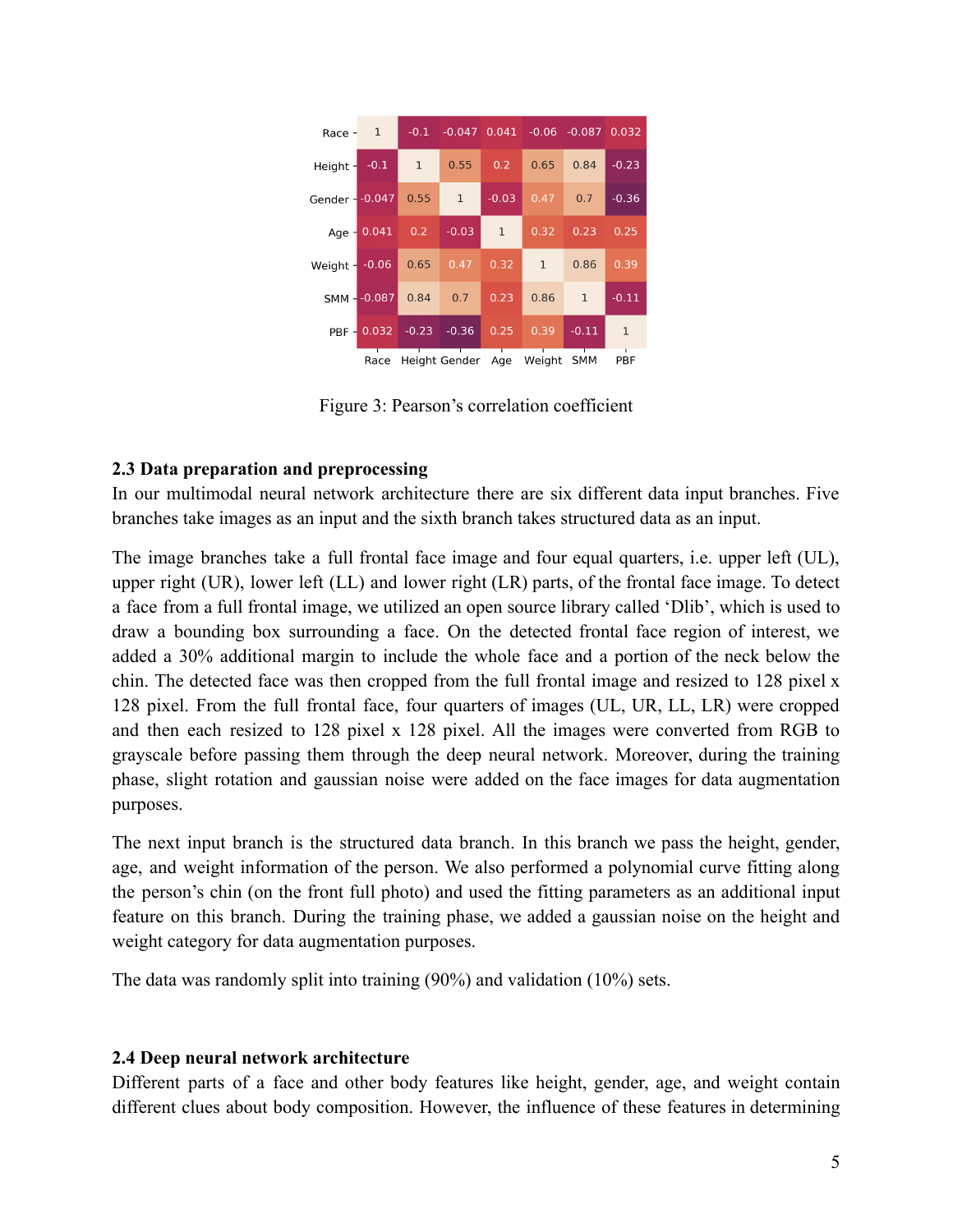body composition might not be the same. Hence, we design a multi modal, multi-task deep neural network architecture in which a whole face and each quarter of the whole face and other features like height, gender, age, weight and polynomial fitting parameters are fed through independent parallel networks. These parallel networks learn the parameters for each of these inputs separately. In this way the network learns to weigh the importance of different input features to estimate a body composition. We then concatenate their outputs and pass them through a fully connected shared network before splitting the network to task specific layers. Generally, PBF and SMM are inversely correlated. Hence, other than learning the non linear relationship among these input features to predict a body composition, the shared fully connected layer will help the network to learn this inverse relationship between PBF and SMM too. Moreover, the shared layer also reduces the risk of over fitting [8].

Finally the network is branched into 2 different fully connected task specific layers that learns the parameters to predict body composition namely PBF and SMM as a regression task.

The architecture of the multi input multi task network is shown below (Figure 4).



Figure 4: Schematic of AI architecture for body composition estimation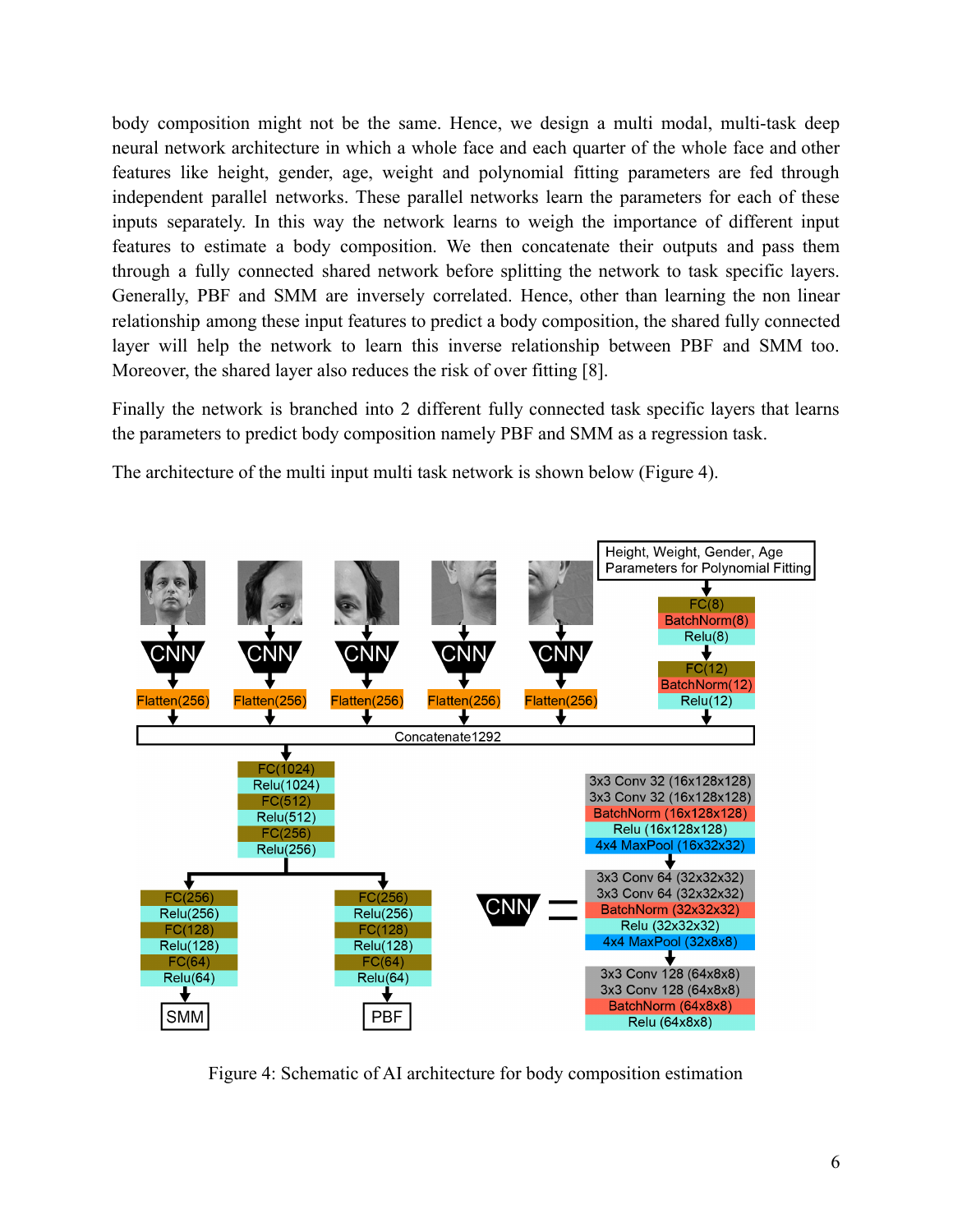#### **3. RESULTS AND DISCUSSION**



Figure 5: Density plot of PBF estimation error



Figure 6: Scatter plot of estimated PBF Vs Actual PBF. Here color represents age distribution.

Figure 5 is the density plot of PBF prediction error (actual-predicted) in the validation data set. The mean absolute accuracy (MAE) and standard deviation (SD) of estimated PBF was 2.73% and 3.34% respectively. From the figure, we see the errors are generally normally distributed with two peaks due to gender differences. However, we observe two outliers at the far left and far right corners of the density plot. This is caused by two distinct cases on our validation data set.

The one on the left (over prediction) is due to the fact that the person was very muscular (body builder) with a very low (12%) PBF. Athletes/bodybuilders tend to have a lower body fat percentage, i.e. around 7% lower for male and 5% lower for females, compared to the non-athletes with similar body height and weight [9]. Less than 1% in our data set was composed of very muscular people. Moreover, we did not do any special treatment for these types of minority dataset. Hence the model performed poorly in that case.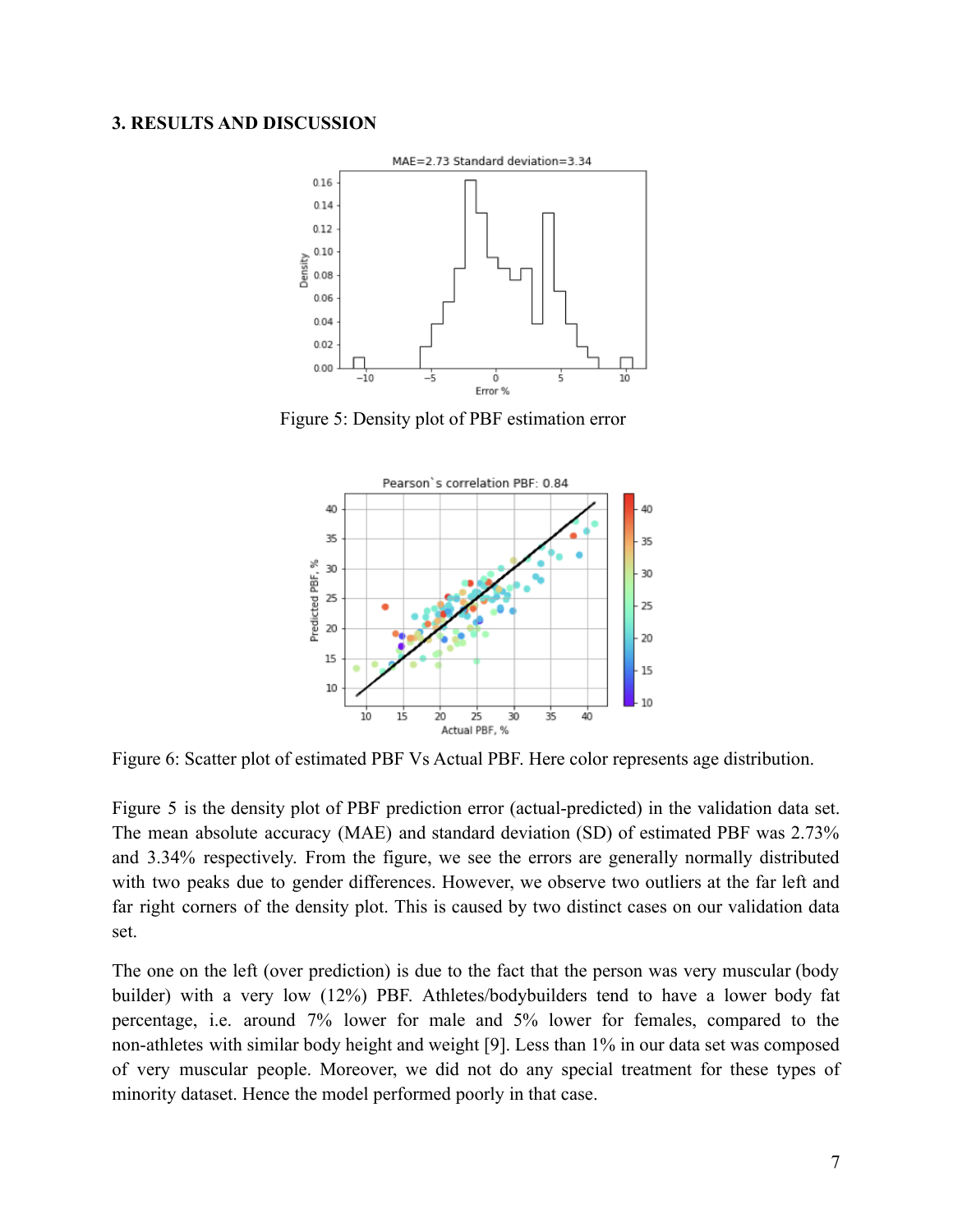Likewise, in Figure 5, the one on the right is a PBF estimation for a person with a very thin body and small face but with a very high PBF. Hence, the model under-predicted the estimation in this case and got higher prediction error.

Scatter plot in Figure 6 shows the actual PBF (X-axis) vs estimated PBF (Y-axis). The scatter dots are colored by age range  $\ll 10$  years to  $\approx 40$  years). Pearson's correlation between predicted and actual PBF was 0.84. From the scatter plots, we can confirm that the prediction accuracy is invariant to the age range of the users.



Figure 7: Density plot of SMM estimation error



Figure 8: Scatter plot of estimated SMM vs actual SMM. Here color represents age distribution.

Figure 7, is the density plot of SMM prediction error. Regarding SMM prediction accuracy, the MAE and SD of estimated SMM was 1.02kg and standard deviation (SD) of 1.34kg respectively. Since SMM has a very high correlation with body weight (0.86) and height (0.84) (refer fig. 4), the accuracy of predicted SMM is a lot higher compared to the PBF.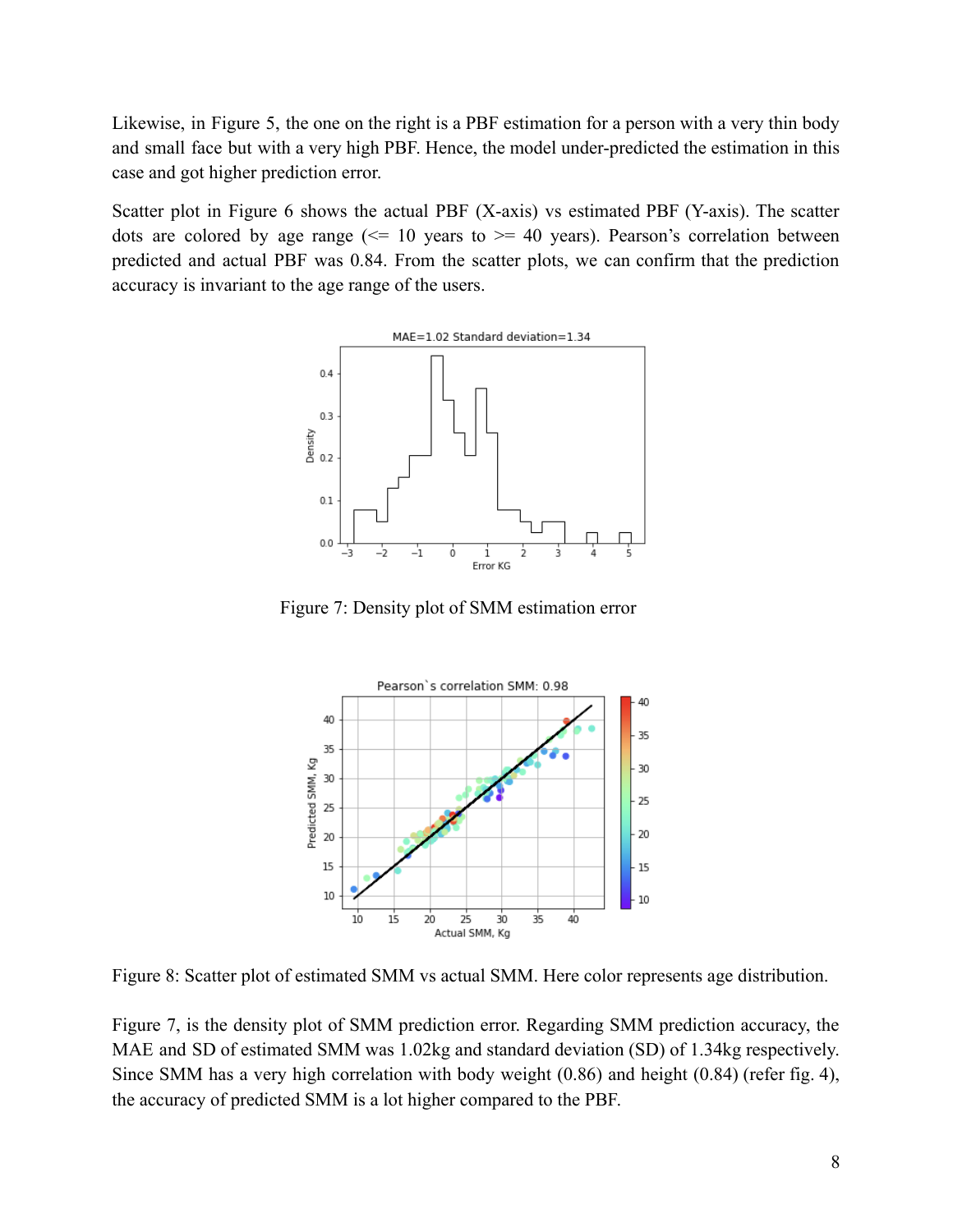Figure 8 is a scatter plot where the dots are colored by age range  $\ll$  = 10 years to  $\gg$  = 40 years). As in the case of PBF, for SMM too, from the scatter plots we can validate that the age range is not affecting the prediction accuracy. Moreover, in the case of SMM, Pearson's correlation between predicted and actual SMM stands very high at 0.98.

We compared the results of PBF and SMM estimated by our method against the ones that were trained only with height, gender, age and weight as an input, to validate the effectiveness of our proposed technique. For this test, we developed a regression model based on Support Vector Machines, Random Forest, and Gradient Boosting techniques to estimate PBF and SMM as a separate task. The MAE and SD of estimated PBF and SMM from each of those models and our proposed model is tabulated below.

| <b>Models</b>              | <b>SMM (MAE)</b> | PBF (MAE) | SMM (SD)          | PBF (SD)  |
|----------------------------|------------------|-----------|-------------------|-----------|
| Support vector<br>machines | $1.4 \text{ kg}$ | $3.6\%$   | $1.68$ kg         | 4.32 $%$  |
| Random forest              | $1.44$ kg        | 3.81 %    | $1.83$ kg         | 4.65 $%$  |
| Gradient<br>boosting       | $1.18$ kg        | $3.0\%$   | $1.47$ kg         | $3.53\%$  |
| Proposed model             | $1.02$ kg        | $2.73\%$  | $1.34 \text{ kg}$ | $3.34 \%$ |

Table 1: Comparison of SMM and PBF estimation using different regression models

From this comparative analysis we can confirm that our proposed method of estimating PBF and SMM by adding clues from facial features is superior at producing better results.

Apart from some extreme cases, our proposed model estimates PBF and SMM with reasonably high accuracy for general users.

### **4. CONCLUSION**

In this paper we proposed multimodal multi-task deep neural networks to estimate body composition, namely, body fat percentage and skeletal muscle mass, as a regression task by learning mapping function from facial clues and body measurements (height, gender, age and weight). The mean absolute error of the estimated results of percentage body fat and skeletal muscle mass are 2.7% and 1kg on our validation data set.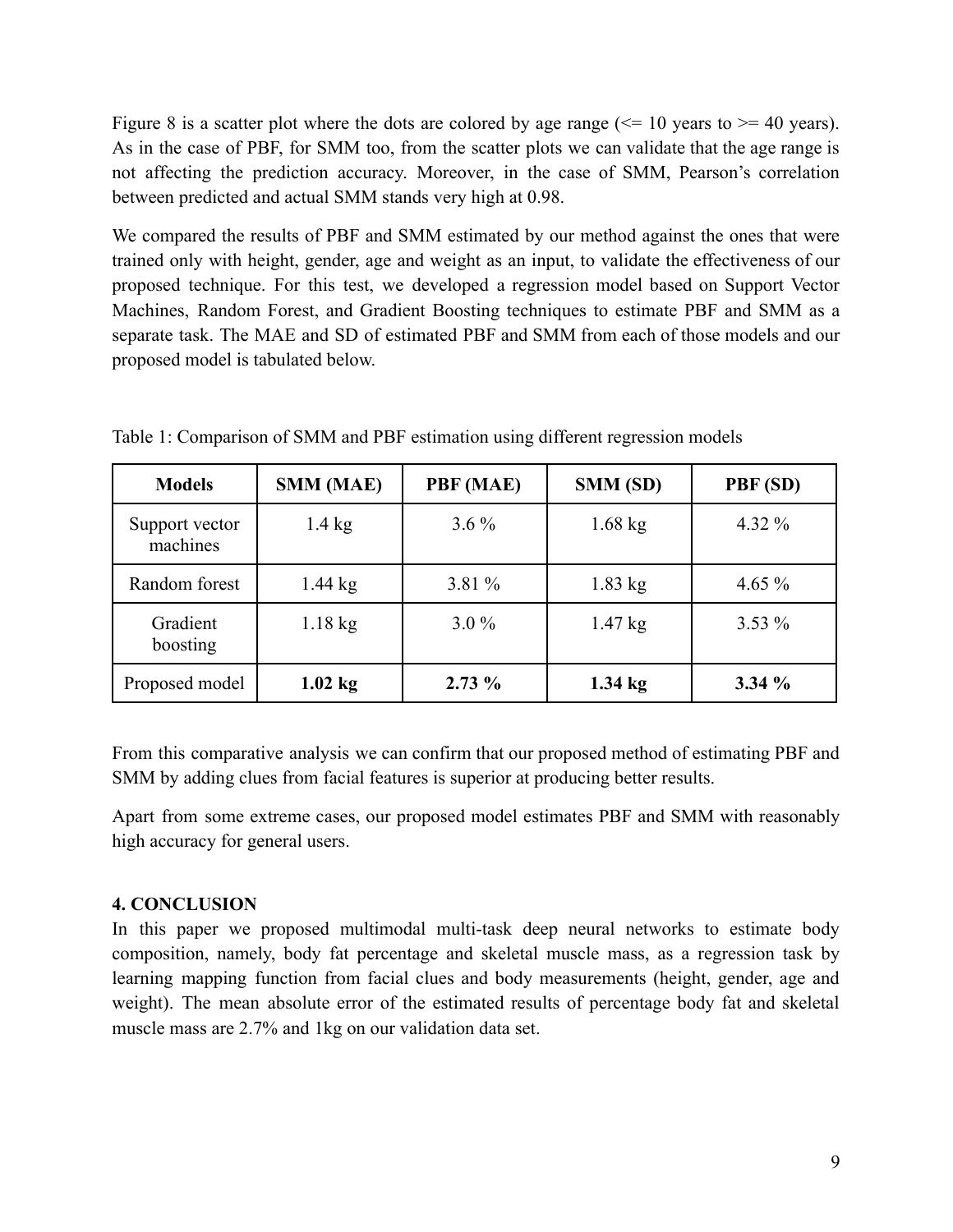We have productionized this algorithm and it is available freely on our body measurement app called 'Bodygram' which can be downloaded from the App Store for iPhone users and from Google Play for Android users.

We are in the process of collecting more variation in the data sets including athletes, non-Japanese people, and people with higher than average weights and heights to further enhance the model to have consistent results for wider demographics and body types.